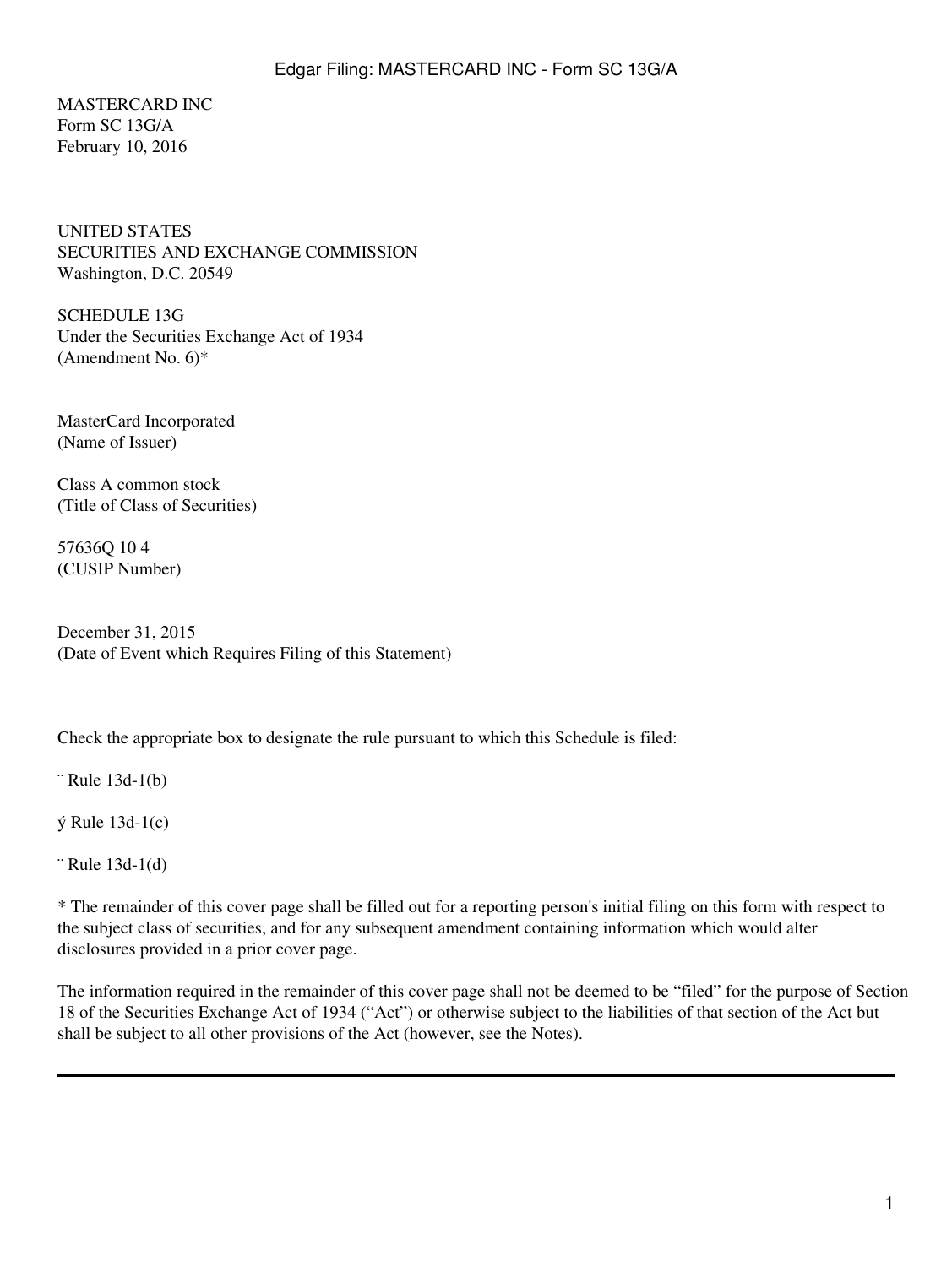# Edgar Filing: MASTERCARD INC - Form SC 13G/A

#### CUSIP No. 57636Q 10 4 13GPage 2 of 5 Pages

#### 1NAMES OF REPORTING PERSONS

The MasterCard Foundation

# 2CHECK THE APPROPRIATE BOX IF A MEMBER OF A GROUP (SEE INSTRUCTIONS) (a) o (b) o

### 3SEC USE ONLY

#### 4CITIZENSHIP OR PLACE OF ORGANIZATION

Canada

NUMBER OF SHARES 5SOLE VOTING POWER 116,255,469 BENEFICIALLY 6SHARED VOTING POWER OWNED BY 0 **EACH** 7SOLE DISPOSITIVE POWER

REPORTING

- 116,255,469
- PERSON 8SHARED DISPOSITIVE POWER
- WITH

### 9 AGGREGATE AMOUNT BENEFICIALLY OWNED BY EACH REPORTING PERSON

116,255,469 (1)

(1) As of December 31, 2015.

 $\Omega$ 

#### 10CHECK IF THE AGGREGATE AMOUNT IN ROW (9) EXCLUDES CERTAIN SHARES (SEE INSTRUCTIONS)

### 11PERCENT OF CLASS REPRESENTED BY AMOUNT IN ROW (9)

10.6% (2)

(2) Based on the number of shares outstanding of MasterCard Incorporated's Class A common stock as of October 22, 2015.

#### 12TYPE OF REPORTING PERSON (SEE INSTRUCTIONS)

OO

o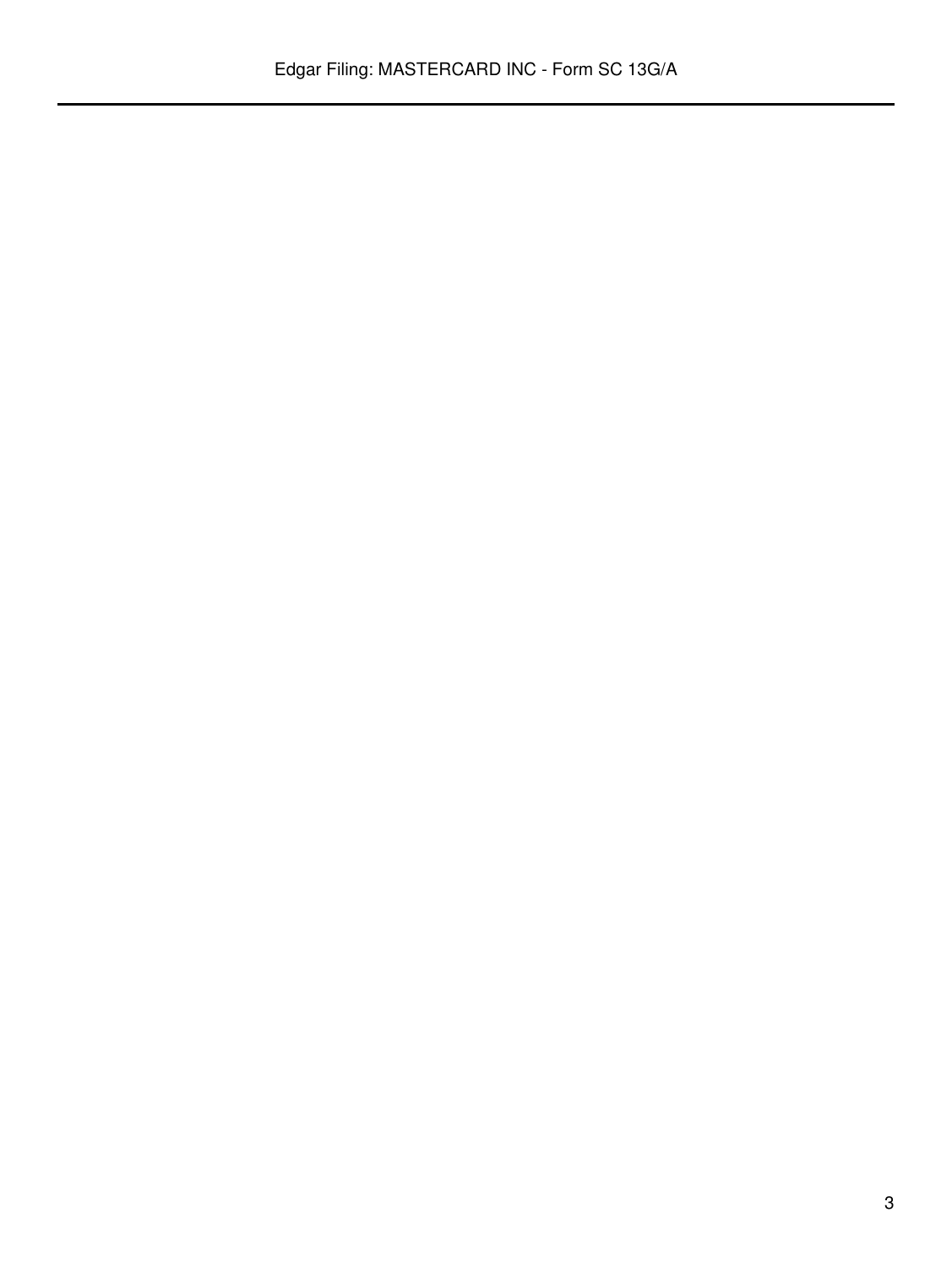Item 1. (a) Name of Issuer

MasterCard Incorporated

Item 1. (b) Address of Issuer's Principal Executive Offices

2000 Purchase Street Purchase, New York 10577

Item 2.(a) Name of Person Filing

The MasterCard Foundation

Item 2.(b) Address of Principal Business Office or, if None, Residence

The MasterCard Foundation 250 Yonge Street, Suite 2400 Toronto Ontario M5B 2L7 Canada

Item 2.(c) Citizenship

The MasterCard Foundation is incorporated under the laws of Canada.

Item 2.(d) Title of Class of Securities

Class A common stock

Item 2.(e) CUSIP Number

57636Q 10 4

Item 3.

Not applicable.

Item 4. Ownership \*

- (a) Amount beneficially owned: 116,255,469 (1)
- (b)Percent of class: 10.6% (2)
- (c) Number of shares as to which the person has:
	- (i) sole power to vote or to direct the vote:  $116,255,469(1)$
	- (ii) shared power to vote or to direct the vote: 0
	- (iii) sole power to dispose or to direct the disposition of:  $116,255,469$  (1)
	- $(iv)$  shared power to dispose or to direct the disposition of: 0

(1) As of December 31, 2015

(2) Based on the number of shares outstanding of MasterCard Incorporated's Class A common stock as of October 22, 2015.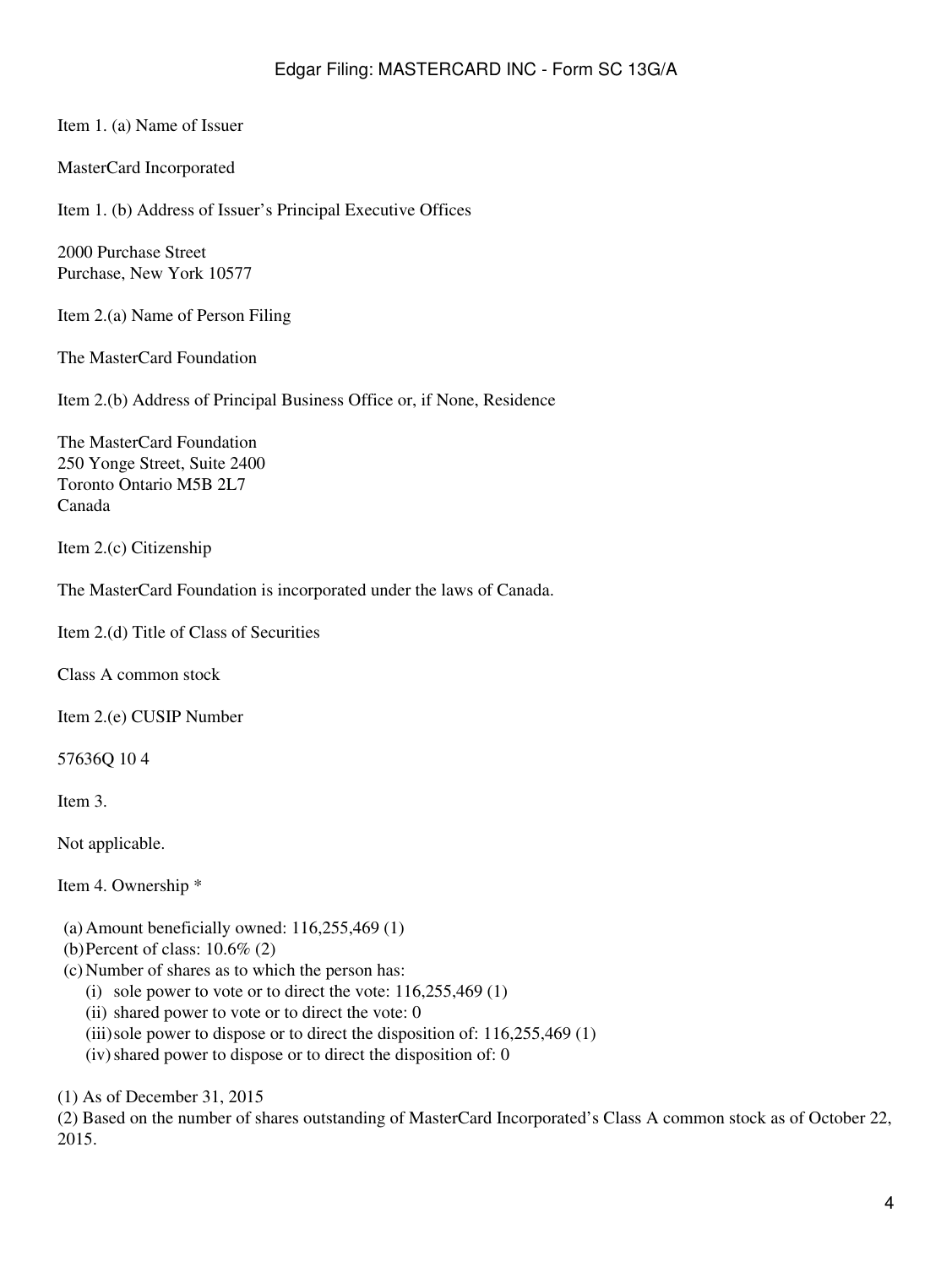Item 5. Ownership of Five Percent or Less of a Class

Not Applicable.

Item 6. Ownership of More than Five Percent on Behalf of Another Person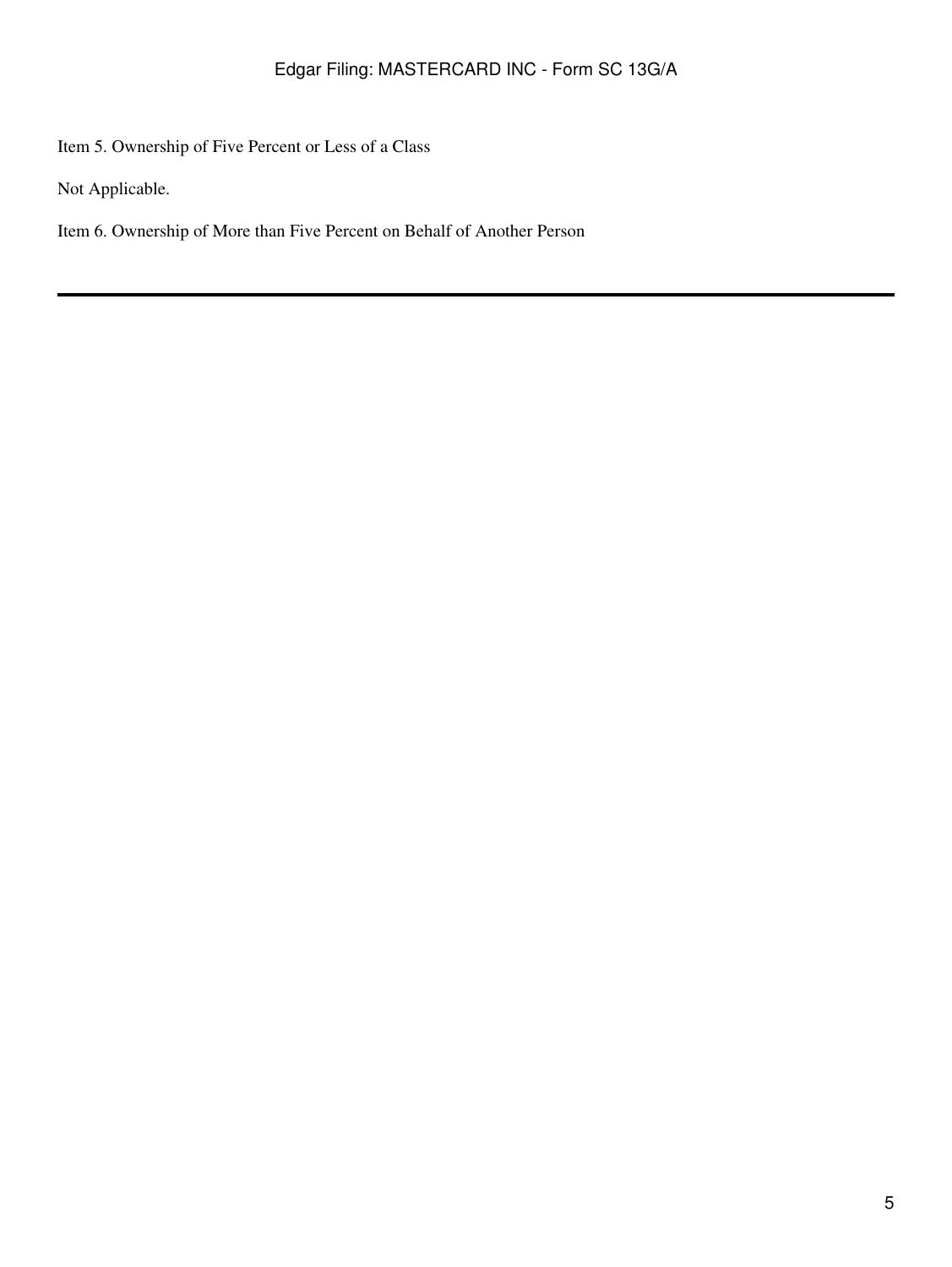# Edgar Filing: MASTERCARD INC - Form SC 13G/A

Not applicable.

Item 7. Identification and Classification of the Subsidiary Which Acquired the Security Being Reported on by the Parent Holding Company

Not Applicable.

Item 8. Identification and Classification of Members of the Group

Not Applicable.

Item 9. Notice of Dissolution of Group

Not Applicable.

Item 10. Certification

By signing below I certify that, to the best of my knowledge and belief, the securities referred to above were not acquired and are not held for the purpose of or with the effect of changing or influencing the control of the issuer of the securities and were not acquired and are not held in connection with or as a participant in any transaction having that purpose or effect.